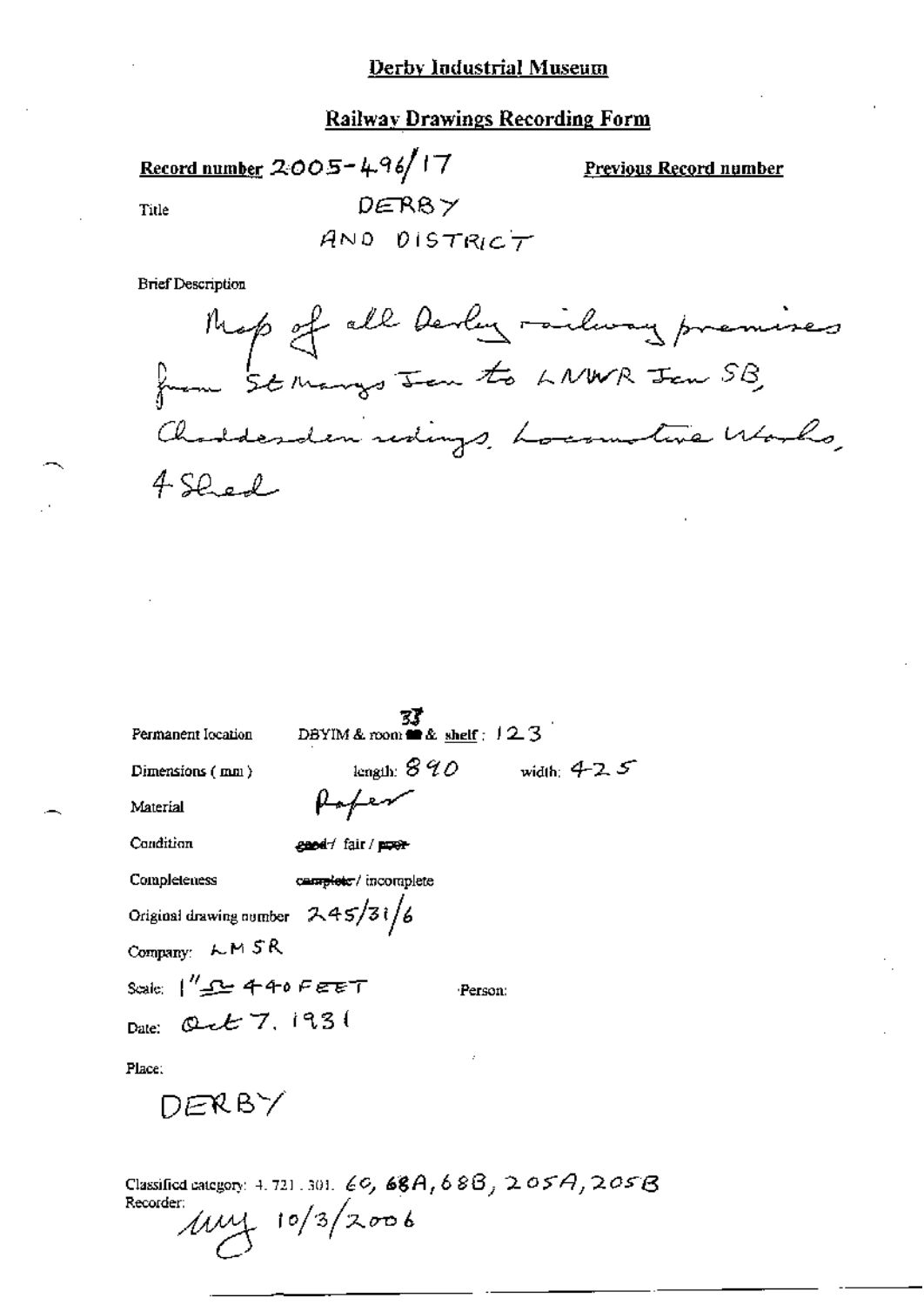## **Railway Drawings Recording Form**

CATTELL Previous Record number Record number  $1971 - 384 / 610$ Midland Railway Title Signal Works **Brief Description** Plan of tracks a buildings at north end of station. Redy<br>Derby Jen  $\frac{1}{\sigma}$ Ď. ハエ 5 June **Permanent location** DBYIM & room 49 & shelf  $\therefore$   $\downarrow$  2. length:  $790$  width:  $605$ Dimensions (mm) Treaty fabric Material Condition good / fair / poor Completeness complete / incomplete Original drawing number  $334/1964$ Company: MR Scale:  $1'' = 666655$ Person: Date:  $221884$ Place: Devly Classified category: 4, 721, 301,  $(22, 68) \neq 0$ Recorder  $\mu$   $\frac{1}{\sqrt{1-\frac{1}{\sqrt{1-\frac{1}{\sqrt{1-\frac{1}{\sqrt{1-\frac{1}{\sqrt{1-\frac{1}{\sqrt{1-\frac{1}{\sqrt{1-\frac{1}{\sqrt{1-\frac{1}{\sqrt{1-\frac{1}{\sqrt{1-\frac{1}{\sqrt{1-\frac{1}{\sqrt{1-\frac{1}{\sqrt{1-\frac{1}{\sqrt{1-\frac{1}{\sqrt{1-\frac{1}{\sqrt{1-\frac{1}{\sqrt{1-\frac{1}{\sqrt{1-\frac{1}{\sqrt{1-\frac{1}{\sqrt{1-\frac{1}{\sqrt{1-\frac{1}{\sqrt{1-\frac{1}{\sqrt{$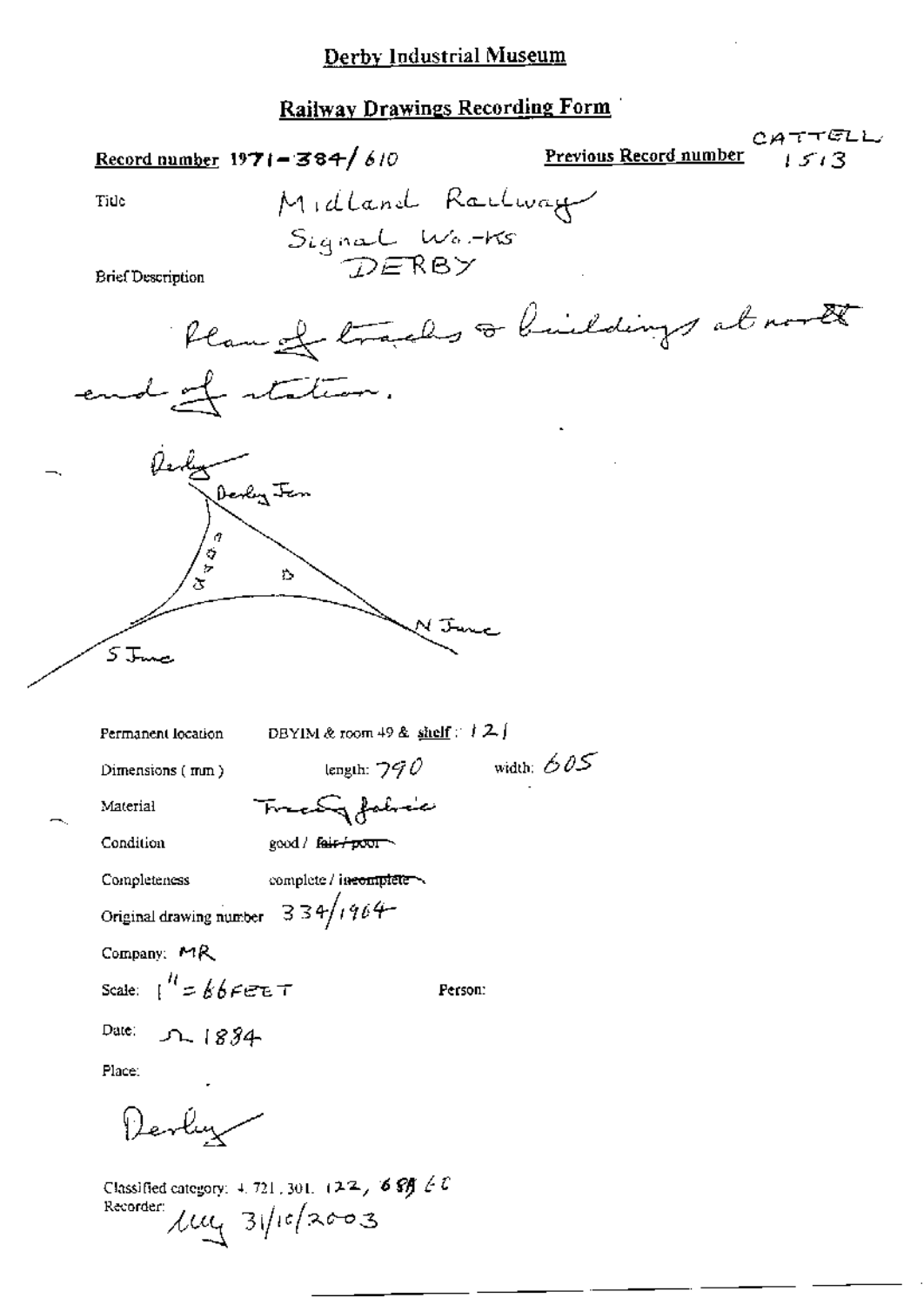### Derby Industrial Museum

#### Railway Drawings Recording Form

Record number  $1971 - 384/609$ 

CATTELL Previous Record number  $152R$ 

Title

Bridges at the North Tunction Perly

**Brief Description** 

then of bridges logout over book at Nend of station, Que Deslig-Leeds and one heeds - Rugby Elevation a part sectors of brindge.

Permanent location

DBYIM & room 49 & shelf:  $\{2, \}$ 

Dimensions (mm)

length;  $945$  width;  $580$ 

Person:

Material

Refer

Condition

Completeness

good / fair/poor\_

complete / incomplete-

Original drawing number

Company:

Scale:

Date:

Place:

Devly

Classified category: 4.721, 501,  $(22, 68)$ Recorder:  $\lim_{x\to 3} 31/10/x$  003